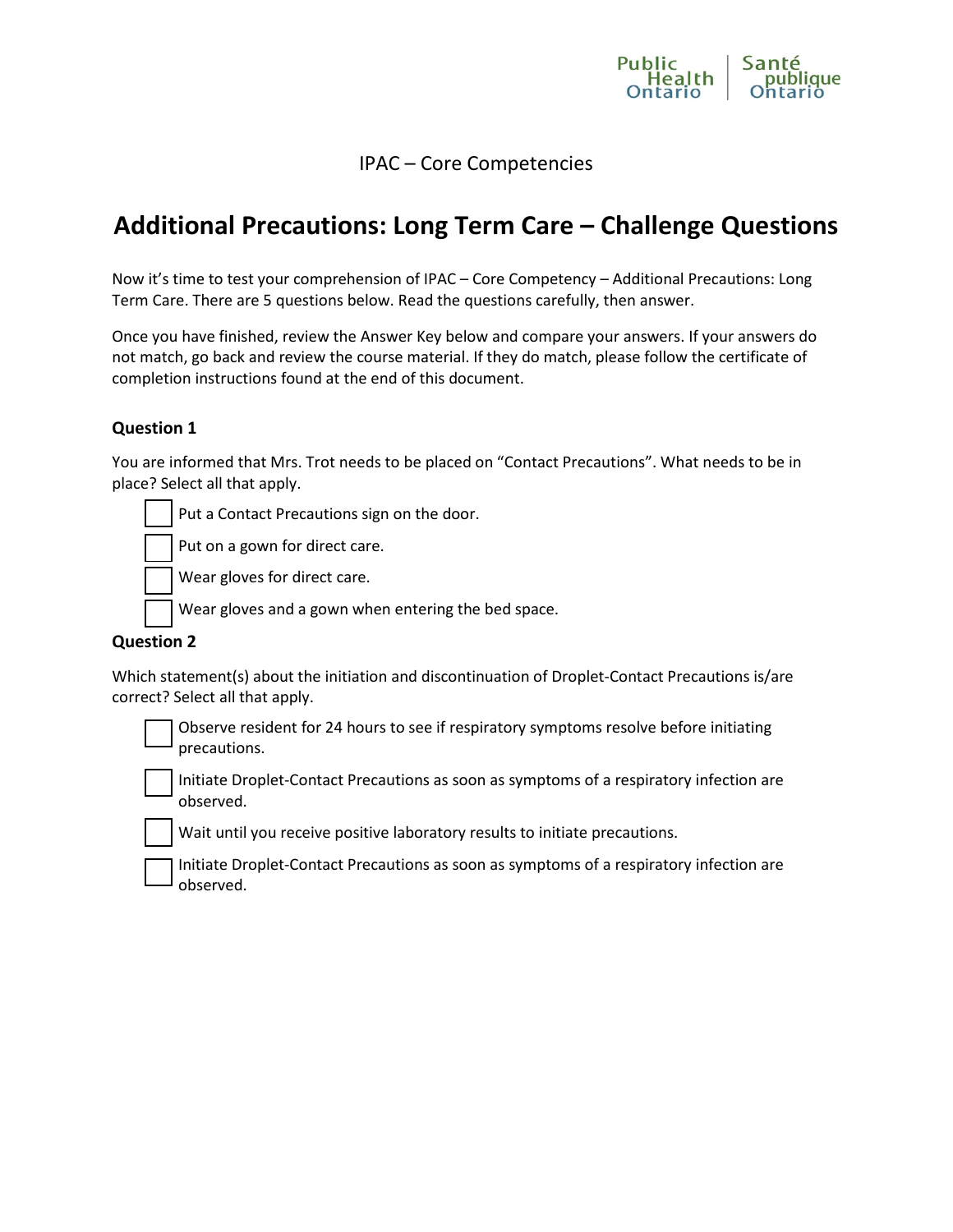## **Question 3**

Mrs. Glum has developed the signs and symptoms of a gastrointestinal infection. She is in a two-bed room. Which strategies would help to prevent the possible transmission of infectious agents? Select all that apply.



## **Question 4**

Mrs. Drip is on Droplet-Contact Precautions. What Personal Protective Equipment do you need to wear to perform the following tasks?

#### **Assess Mrs. Drip's chest sounds**

| Gown                                                 | Gloves | Mask | Eye Protection |
|------------------------------------------------------|--------|------|----------------|
| Empty the garbage that's immediately inside the room |        |      |                |
| Gown                                                 | Gloves | Mask | Eye Protection |
| Remove the meal tray from Mrs. Drip's bedside table  |        |      |                |
| Gown                                                 | Gloves | Mask | Eye Protection |

#### **Question 5**

Mrs. Rain is on Contact Precautions for a draining, infected wound. Her condition worsens and she needs to be transferred to the hospital. Which action(s) is/are correct? Select all that apply.



Inform the Patient Transfer Authorization Centre that Mrs. Rain is on Contact Precautions.

Wear a gown and gloves when assisting Mrs. Rain onto the ambulance stretcher.

Wear gown and gloves to talk to Mrs. Rain to get more registration information.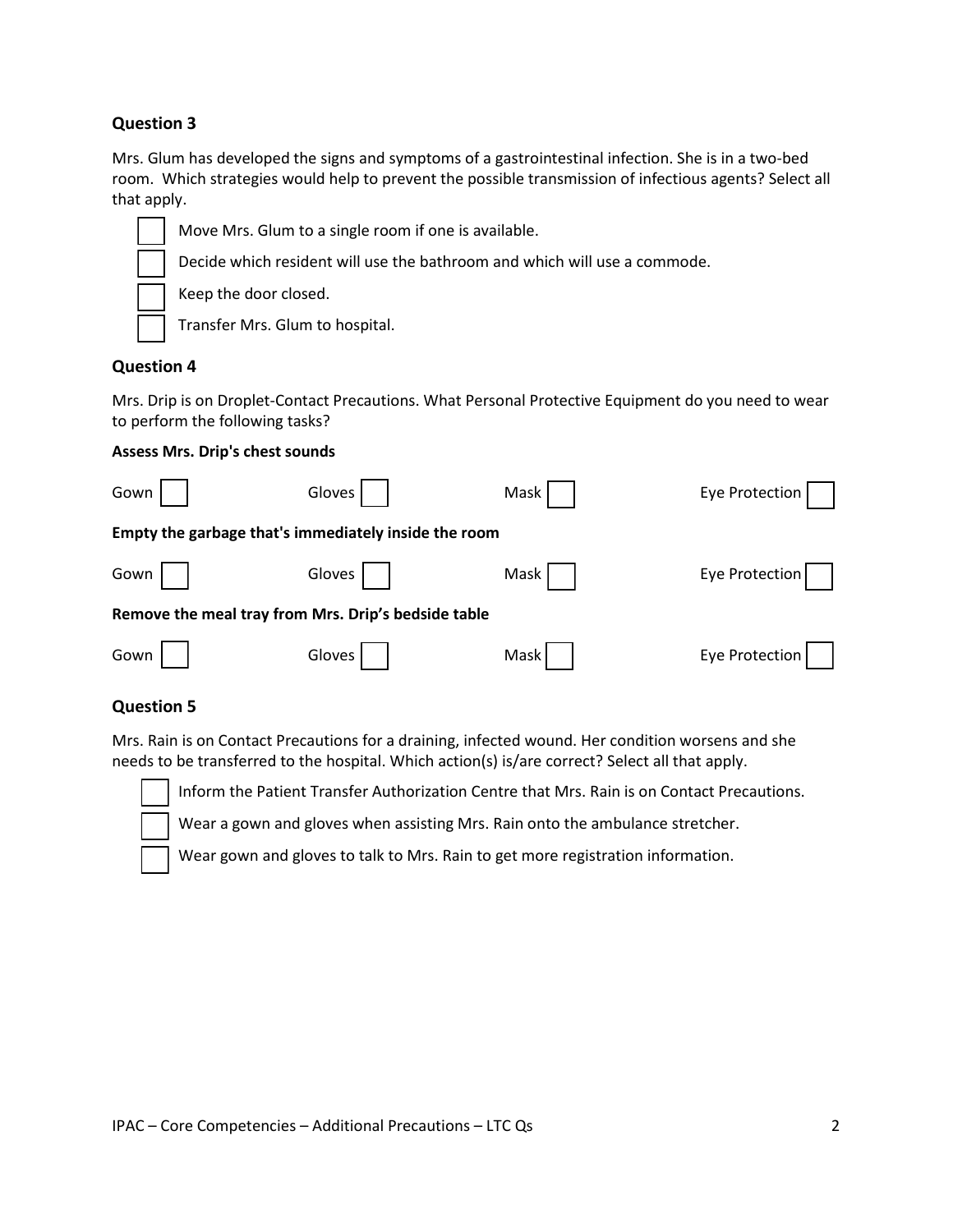# **Answer Key**

**Question 1: You are informed that Mrs. Trot needs to be placed on "Contact Precautions". What needs to be in place? Answer:** Put a Contact Precautions sign on the door. Put on a gown for direct care. Wear gloves for direct care.

# **Question 2: Which statement(s) about the initiation and discontinuation of Droplet-Contact Precautions is/are correct? Answer:**

Initiate Droplet-Contact Precautions as soon as symptoms of a respiratory infection are observed. Discontinue precautions when advised by the Infection Control Professional or the physician.

**Question 3: Mrs. Glum has developed the signs and symptoms of a gastrointestinal infection. She is in a two-bed room. Which strategies would help to prevent the possible transmission of infectious agents? Answer:**

Move Mrs. Glum to a single room if one is available. Decide which resident will use the bathroom and which will use a commode.

**Question 4: Mrs. Drip is on Droplet-Contact Precautions. What Personal Protective Equipment do you need to wear to perform the following tasks? Answer: Assess Mrs. Drip's chest sounds:** gown, gloves, mask, eye protection **Sit close to Mrs. Star to do health teaching:** glove **Doing Mrs. Star's wound irrigation and dressing:** mask, eye protection

**Question 5: Mrs. Rain is on Contact Precautions for a draining, infected wound. Her condition worsens and she needs to be transferred to the hospital. Which action(s) is/are correct? Answer:** Inform the Patient Transfer Authorization Centre that Mrs. Rain is on Contact Precautions. Wear a gown and gloves when assisting Mrs. Rain onto the ambulance stretcher.

IPAC – Core Competencies – Additional Precautions – LTC Qs 3